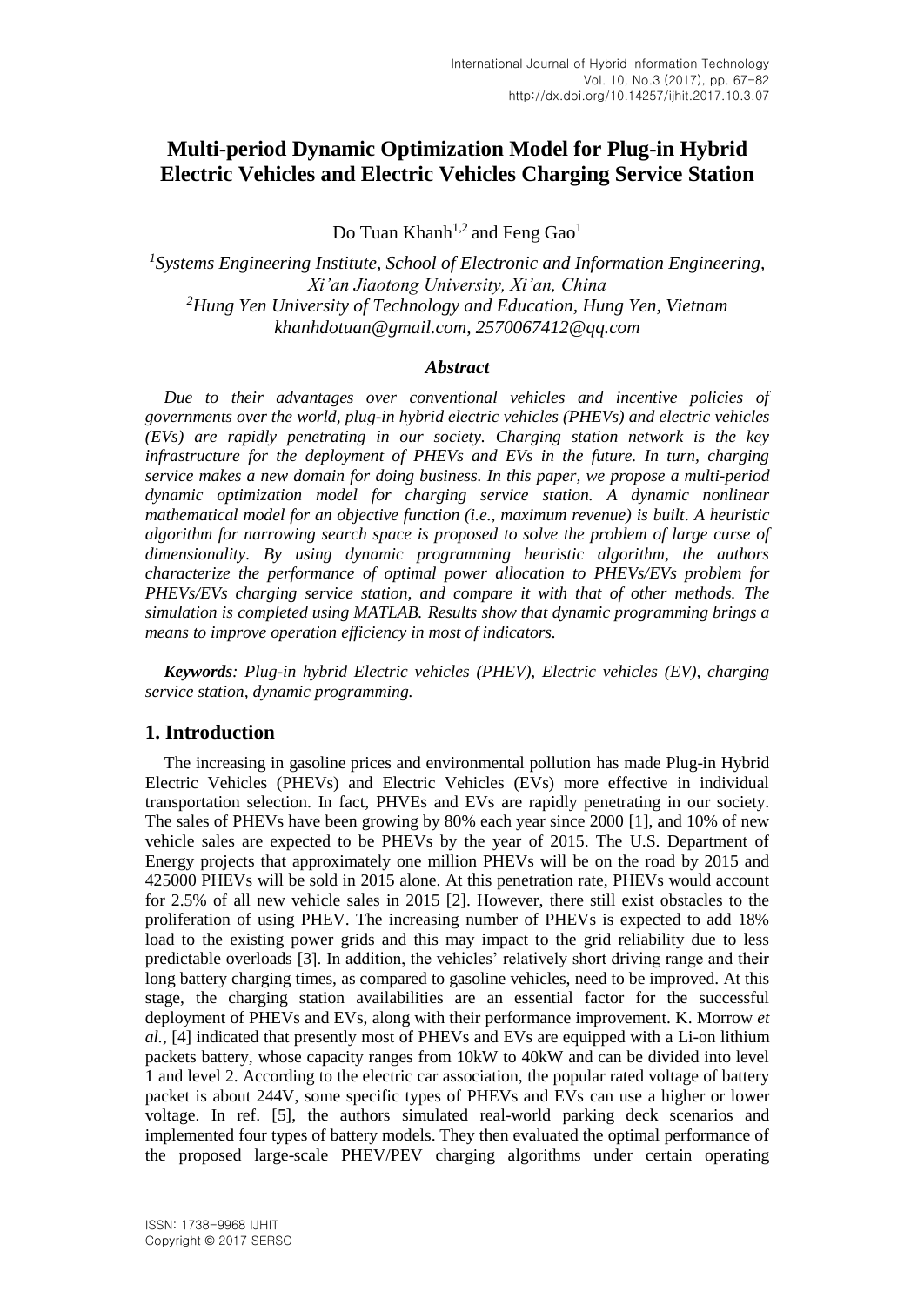conditions. Their simulation results provided an overview of the impact of battery modeling on optimal performance.

Recently, scholars over the world have paid attention into the optimization of PHEVs and EVs charging station operation, especially the optimal power allocation for PHEVs/EVs. P. Richardson *et al.*, [6] proposed a method for controlling the rate at which electric vehicles charge could lead to a better utilization of the existing networks. W. Su *et al.*, [7-10] proposed computational intelligence-based centralized charging algorithms (*e.g.*, Estimation Distribution Algorithm EDA, Particle Swarm Optimization and Gravitational Search Algorithm GSA) to achieve the optimal power allocation at a largescale public PHEVs/EVs charging facility. Meanwhile, heavy intermittent charging load of EVs will create bottlenecks in the supplying capacity and expose power system to severe security risks. Y. Cao *et al.*, [11] proposed a method to control EV charging loads in response to time-of-use (TOU) price in a regulated market. They proposed a heuristic method to regulate between three conflict constraints and objectives, namely, TOU price, batteries' *SoC,* and charging cost. Results showed that their method could reduce the charging cost and flat the load curve if the peak and the valley time periods are partitioned appropriately. D. H. Banet *et al.*, [12] investigated an operational framework for multiple PHEV charging stations. The objective of their study is maximizing the Quality of Service (QoS) of the charging station while ensuring the stability of the power grid. In their study, multi-queue system is used as the base tool for analysis. They also suggested that additional price control methods could be used to minimize the waiting time and improve the fairness in the service.

This paper investigates the multiple time periods dynamic optimization model for a typical charging station, which provides charging service to the demanded PHEVs/EVs. Herein, the arrivals of the vehicles in each period are assumed to be stochastic and follow Poisson distribution which is widely used in such cases. The objective of the study is to maximize the revenue obtained by the station owner who provides charging service over the planning horizon while ensuring the normal charge of each vehicle as well as the normal working of the power grid. Therein, a vehicle is said to be normally charged if the charging rate lies within the allowance limitation and the normal working of the power grid that the power grid will not be overloaded. Specifically, we divide time horizon into T periods. At the beginning of each period, we review the number of vehicles not fully charged from previous period and record the information of new arrivals; then, we make power allocation decision to each vehicle in such a way that objective function is maximized with regard to the previous decisions and not violating the constraints of the model.

The rest of this paper is organized as follow. Section two is modeling which provides the detail of the proposed optimization model. In section three, we provide the numerical analysis and discussions. In section four, we give the conclusions and future works.

#### **2. Problem Formulation**

#### **2.1. Objective Function**

In this section, we consider one period's revenue obtained by the station owner. In period t, if she/he assigns the charging rate for vehicle  $i$  as  $S_{i,t}$ , with unit price of energy  $(C<sub>ost</sub>)$ , then at the end of the period, the driver will receive a quantity of electricity as  $P_{i,t}$ , measured in kW. The revenue that the station owner can receive from charging all vehicles in period *t* can be expressed by the following equations.

$$
J_{t} = \sum_{i=1}^{N_{t}} w_{i,t} P_{i,t} C_{\cos t}
$$
 (1)

$$
w_{i,t} = f(Tr_{i,t}, D_{i,t})
$$
\n<sup>(2)</sup>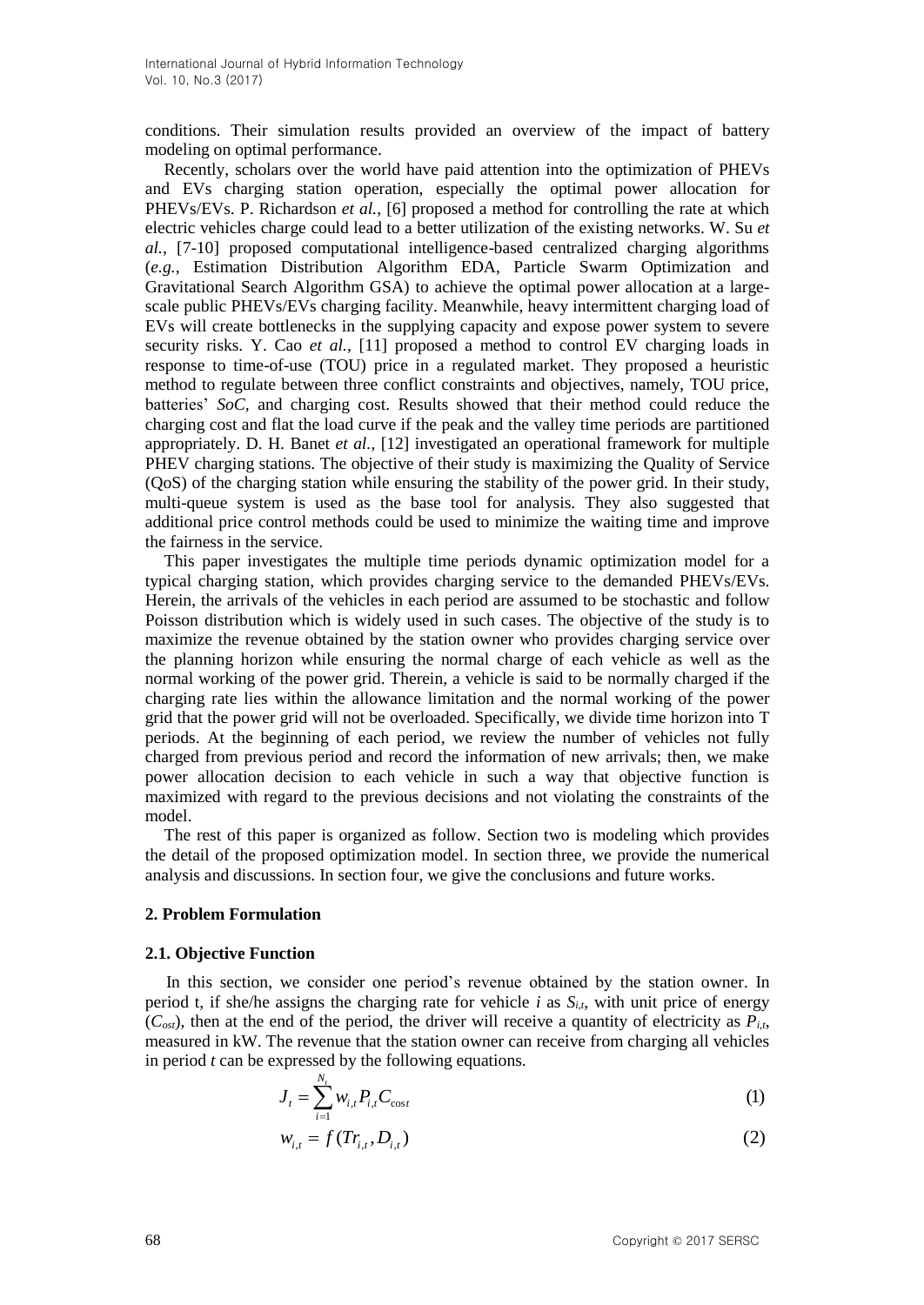Where,  $N_t$  is the number of vehicles in the charging station at time step *t*;  $P_{i,t}$  is the power allocated to *i-th* vehicle in time step *t*;  $C_{ost}$  is the unit price of energy;  $Tr_{i,t}$  is the remaining charging time of the *i-th* PHEV at time step *t*; *Di,t* is the price difference between the real-time energy price and the price that a specific customer at the *i-th* PHEV charger is willing to pay at time step  $t$ ;  $w_{i,t}$  is the charge weighting term of the *i-th* PHEV at time step *t*. The weighting term gives a response proportional to the attributes of a specific PHEV. For example, a particular vehicle has a lower initial state of charge (*SoC*) and less remaining charging time. But, if the driver is willing to pay a higher price, the controller can consider giving priority to this PHEV charger to charge and allocate more power.

$$
w_{i,t} \propto \left[ D_{i,t}, \frac{1}{Tr_{i,t}} \right] \tag{3}
$$

Since the two terms  $D_{i,t}$ ,  $1/T_{i,t}$  are not on the same scale, it is necessary to normalize all the terms to assign similar importance to them.

$$
d_{i,t} = \frac{D_{i,t} - Min[D_{i,t}]}{Max[D_{i,t}]-Min[D_{i,t}]} \tag{4}
$$

$$
t_{i,t} = \frac{\sqrt{\sum_{r_{i,t}} - Min\left[\frac{1}{\sqrt{\sum_{r_{i,t}}}}\right]}}{Max\left[\frac{1}{\sqrt{\sum_{r_{i,t}}}}\right] - Min\left[\frac{1}{\sqrt{\sum_{r_{i,t}}}}\right]}
$$
(5)

The charging station operators may also have different interests and assign different importance factors to  $t_{i,t}$ , and  $d_{i,t}$ , depending on their own preferences. Thus:

$$
w_{i,t} = 1 + \alpha_1 t_{i,t} + \alpha_2 d_{i,t}
$$
 (6)

In the optimal power allocation to PHEVs, *SoC* is an important parameter of the battery. It describes the percentage of the battery energy that has been used and indicates how far a vehicle can be driven on it. *SoC* is defined as the remaining capacity of a battery [13].

$$
SoC = \text{Remaining Capacity/Rated Capacity} \tag{7}
$$

If Ah capacity is used, the change of *SoC* can be expressed as:

$$
\Delta SoC = SoC_{i,t+1} - SoC_{i,t} = \frac{1}{Cap_i} \int_{t}^{t+1} \mathbf{i}_{i,t} dt
$$
 (8)

Where, *Cap<sub>i</sub>* is the rated capacity of the battery.

The charging current is assumed to be constant over charging time interval *Δt.*

$$
\[ SoC_{i,t+1} - SoC_{i,t} \] Cap_i = I_{i,t} \Delta t \tag{9}
$$

$$
SoC_{i,t+1} - SoC_{i,t} = \frac{I_{i,t}\Delta t}{Cap_i}
$$
\n
$$
(10)
$$

Where,  $I_{i,t}$  is the charging current over  $\Delta t$ .

We assume that the battery charging is modeled as a capacitor circuit and which follows capacitor equation. *C<sup>b</sup>* is capacitance in Farads (Farad is the unit of capacitance).

$$
C_{\rm b} \frac{dU_i}{dt} = I_{i,t} \tag{11}
$$

Taking integration for both sides of above equation, we have:

$$
\int_{t}^{t+1} C_{\rm b} \frac{dU_i}{dt} dt = \int_{t}^{t+1} I_{i,t} dt
$$
 (12)

Because  $C_b$ ,  $I_{i,t}$  are constant, so:

$$
C_b \left( U_{i,t+1} - U_{i,t} \right) = I_{i,t} \Delta t \tag{13}
$$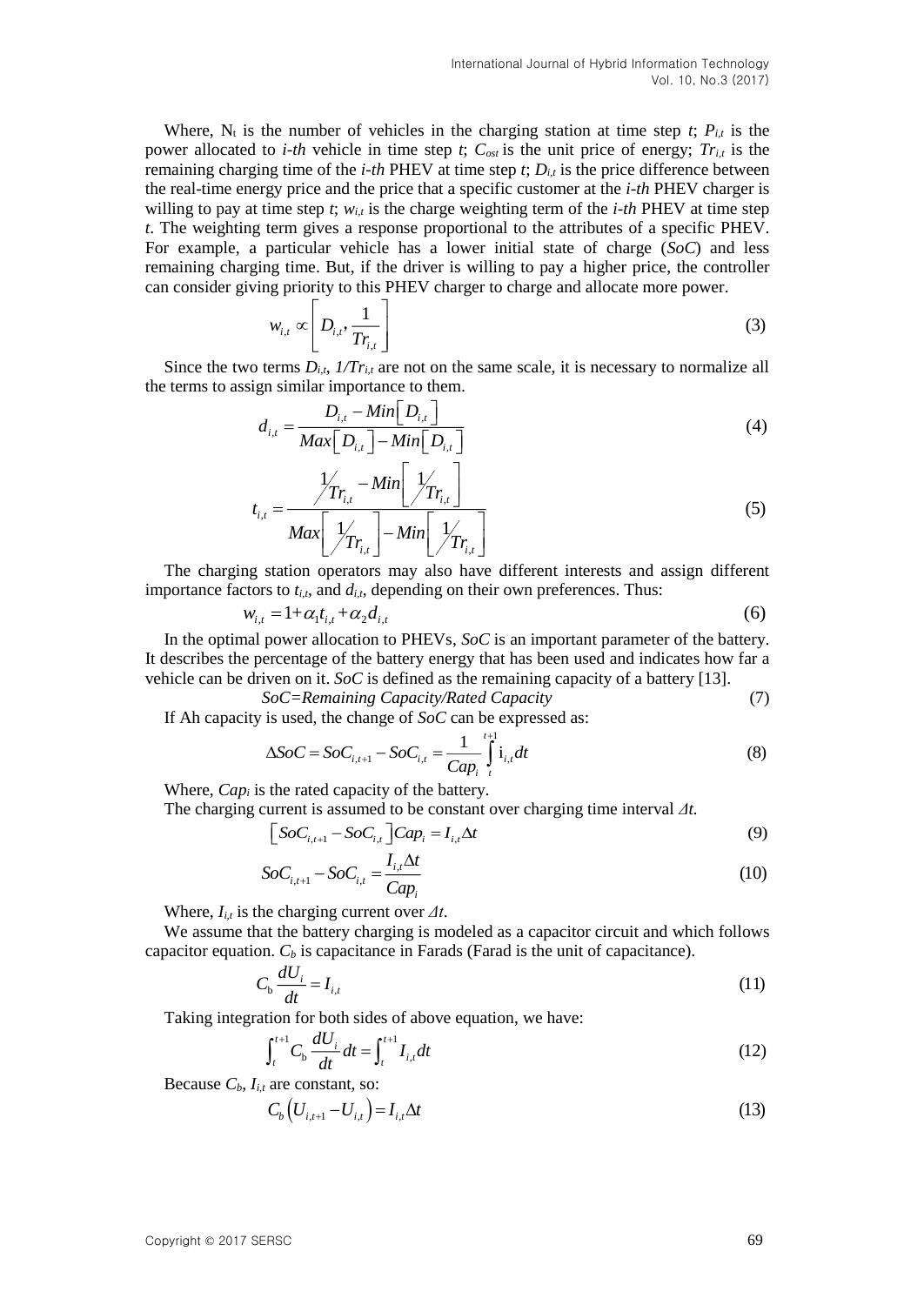$$
U_{i,t+1} = \frac{I_{i,t}}{C_{\rm b}} + U_{i,t}
$$
\n(14)

From relation between current, voltage and power, we have:

$$
P_{i,t} = \frac{U_{i,t+1} + U_{i,t}}{2} I_{i,t} = \frac{I_{i,t} \Delta t + 2C_b U_{i,t}}{2C_b} I_{i,t}
$$
(15)

We assume that the voltage of the battery is linearly increased in charging process, and the charging current is constant over charging time interval *∆t*.

If we define charging rate  $(S_{i,t})$  are stated as percentages of rated capacity  $(Cap_i)$  as slow to fast...(i.e 0, 0.1*Cap<sub>i</sub>*, 0.2*Cap<sub>i</sub>*, 0.3*Cap<sub>i</sub>*, 0.4*Cap<sub>i</sub>*, 0.5*Cap<sub>i</sub>*), then the relation between charging rate, charging current and rated capacity looks like:<br> $S_{i,t} = \frac{I_{i,t}}{Cap_i} \iff I_{i,t} = S_{i,t} Cap_i$  (16)

to fast... (i.e 0, 0.1*Cap<sub>i</sub>*, 0.2*Cap<sub>i</sub>*, 0.3*Cap<sub>i</sub>*, 0.4*Cap<sub>i</sub>*, 0.5*Cap<sub>i</sub>*), then the relation between charging rate, charging current and rated capacity looks like:  
\n
$$
S_{i,t} = \frac{I_{i,t}}{Cap_i} \iff I_{i,t} = S_{i,t}Cap_i
$$
\n(16)

Substituting (16) into (15), we get:

$$
P_{i,t} = \frac{1}{2C_b} S_{i,t}^2 C a p_i^2 \Delta t + S_{i,t} Cap_i U_{i,t}
$$
\n(17)

Substituting (17) into (1), we finally obtain the objective function expressed in term of charging rate:

$$
J_{t} = \sum_{i=1}^{N_{t}} X_{i,t} w_{i,t} \left( \frac{1}{2C_{b}} S_{i,t}^{2} Cap_{i}^{2} \Delta t + S_{i,t} Cap_{i} U_{i,t} \right) \frac{C_{ost}}{1000}
$$
(18)

Where,  $\Delta t$  is the period length of time in hour,  $U_{i,t}$  is the voltage between two poles of the battery at the beginning of period and can be measured easily, *Cap<sup>i</sup>* is the rated capacity of battery.

In the next section, we will model our problem as a dynamic optimization charging service operation with the goal of maximizing the revenue over the planning horizon follow Section 2.2.

#### **2.2. Dynamic Programming Formulation**

By changing the charging rate of each vehicle in each period of time, the owner of station can obtain different revenues for each period as well as revenues over entire the planning horizon. Literature showed that in such cases, dynamic programming is an effective tool for obtaining global optimum. Based on the characteristics of the problem and the information above, the backward recursion algorithm is applied to this optimal power allocation to PHEVs/EVs. The general equation for a backward recursion is as follows.

If the planning horizon consists of T periods, Bellman equation of the problem, including the discounting of future return, is given as:

$$
U_{i,i+1} = \frac{1}{C_b} + U_{i,i}
$$
 (14)  
\nFrom relation between current, voltage and power, we have:  
\n
$$
P_{i,j} = \frac{U_{i,j+1} + U_{i,j}}{2} I_{i,j} = \frac{I_{i,j}\Delta t + 2C_bU_{i,j}}{2C_b} I_{i,j}
$$
 (15)  
\nWe assume that the voltage of the battery is linearly increased in charging process, an  
\nthe charging current is constant over charging time interval  $\Delta t$ .  
\nIf we define charging rate ( $\delta_{ii}$ ) are stated as percentages of rated capacity ( $Cap$ ) as slow  
\nthe targeting rate, changing current and rated capacity looks like:  
\n
$$
S_{i,j} = \frac{I_{i,j}}{Cap_i} \iff I_{i,j} = S_{i,j}Cap_i
$$
 0.4 $Cap_i$  0.5 $Cap_i$ ), then the relation between  
\nchanging rate:  
\n
$$
S_{i,j} = \frac{I_{i,j}}{Cap_i} \iff I_{i,j} = S_{i,j}Cap_i^2\Delta t + S_{i,j}Cap_iU_{i,j}
$$
 (16)  
\nSubstituting (16) into (15), we get:  
\n
$$
P_{i,j} = \frac{1}{2C_a} S_{i,j}^2 Cap_i^2\Delta t + S_{i,j}Cap_iU_{i,j}
$$
 (17)  
\nSubstituting (17) into (1), we finally obtain the objective function expressed in term  
\nchanging rate:  
\n
$$
J_i = \sum_{i=1}^{N} X_{i,i}W_{i,j} \left( \frac{1}{2C_b} S_{i,j}^2 Cap_i^2\Delta t + S_{i,j}Cap_iU_{i,j} \right) \frac{C_{\text{min}}}{1000}
$$
 (18  
\nWhere,  $\Delta t$  is the period length of time in hour,  $U_{i,i}$  is the voltage between two poles of  
\nother  
\nof battery at the beginning of period and can be measured easily,  $Cap_i$  is the rated capacity  
\nin the next section, we will model our problem as a dynamic optimization charge  
\nof battery.  
\n22. Dynamic Programming Formulaation  
\nBy changing the charging rate of each vehicle in each period of time, the owner are the  
\nstation of anti-ferent revenues for each period as well as revenues over entire than  
\nplanning horizon. Literature showed that in such cases, dynamic programming is a  
\neffective tool for obtaining global optimum. Based on the characteristics of the problem  
\nand the information above, the backward recursion is a  
\n

We can rewrite  $(20)$  as: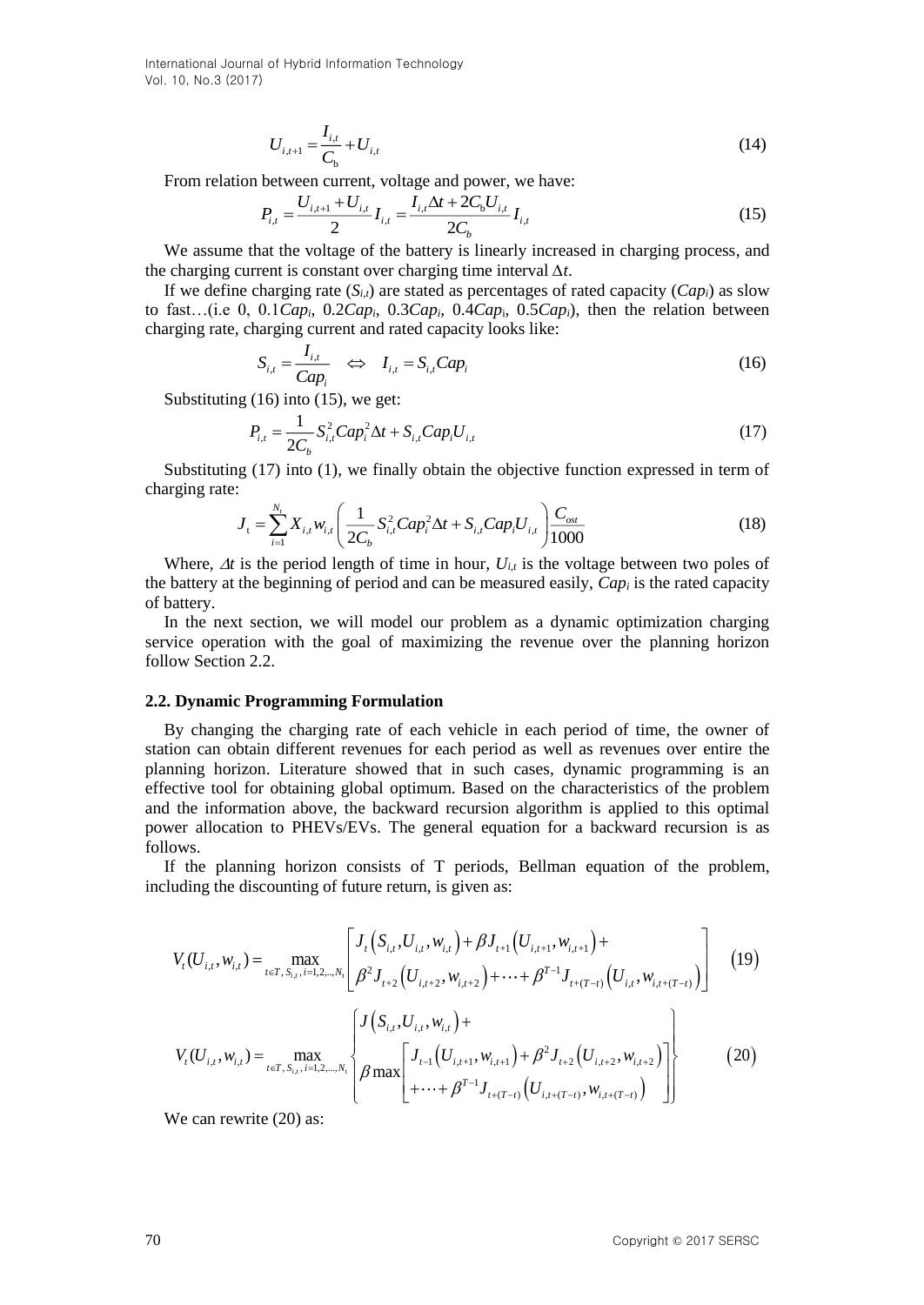$$
V_{t}(\overline{U}_{t}, \overline{w}_{t}) = \max_{t \in T, S_{i,t}, i=1,2,\dots,N_{t}} \left\{ \sum_{i=1}^{N_{t}} J_{t} \left( S_{i,t}, U_{i,t}, w_{i,t} \right) + \beta V_{t+1} \left( \overline{U}_{t+1}, \overline{w}_{t+1} \right) \right\} \tag{21}
$$
  

$$
\overline{w}_{t} = [w_{1,t}, w_{2,t}, \dots, w_{N_{t},t}]^{T}, \quad \overline{U}_{t} = \left[ U_{1,t}, U_{2,t}, \dots, U_{N_{t},t} \right]^{T}
$$

Where,  $V_t(U_{i,t}, w_{i,t})$  is the revenue to go and can be computed as backward recursion. Specifically, we start from the last period with the initial conditions. We traverse all available charging rate assignments in period t, calculating corresponding revenues, adding into "up to period" *t+1* revenue to get "up to period" *t* revenue, comparing alternatives and selecting the maximum one.

As a period is finished, the state of charge of *i-th* vehicle ( $S_0C_i$ ) will be increased with an amount of  $\triangle SOC_{i,t}$  calculated as:

$$
\Delta SoC_{i,t} = \frac{I_{i,t}\Delta t}{Cap_i} = S_{i,t}\Delta t
$$
\n(22)

#### **2.3. System Constrains**

Constraint (23) prevents overloading of the station, increasing its efficiency. The total power charged for the vehicles in each period must be less than or equal to the efficient power of the station.

$$
\sum_{i=1}^{N_t} P_{i,t} \le P_{S_{\text{max}}} \tag{23}
$$

Where,  $P_{i,t}$  is the power allocated to *i-th* vehicle at the time step *t*;  $P_{S,max}$  is the power available from the maximum power of the charging station.

Substituting (17) into (23), we get:

$$
\sum_{i=1}^{N_t} \left( \frac{1}{2C_b} S_{i,t}^2 C a p_i^2 \Delta t + S_{i,t} C a p_i U_{i,t} \right) \le P_{\text{S\_max}} \tag{24}
$$

Where,  $U_{i,t}$  is the voltage at the two poles of the battery of *i-th* vehicle at the beginning of time step *t*. If the time step *t* is the first time step,  $U_{i,t}$  is equal to the initial voltage.

Constrain (25) prevents overcharging for each battery of every vehicle. The charging rate for these vehicles must be less than or equal to the maximum absorbable charging rate  $(S<sub>i</sub><sup>max</sup>)$  of battery in that period. While, constraint (26) is used to minimize the over charged and energy waste when the value of *SoC* is approximately equal to 1.

$$
0 \le S_{i,t} \le S_i^{\max} \tag{25}
$$
  
 
$$
0 \le S_{i,t} \Delta t \le 1 - SoC_{i,t-1} \tag{26}
$$

#### **2.4. Heuristic Algorithm for Narrowing Search Space**

 $V_r(\vec{G}, \vec{w}_i) = \max_{i=1, i \ldots, m_i} \sum_{i=1}^{m_i} I_r(\vec{S}_{i}, U_{i,1}, w_{i,1}) + \beta V_{i,1}(\vec{G}_{i,1}, \vec{w}_{i,1}) \}$ (21)<br>  $\vec{v}_i = [w_{i,1}, w_{i,1}, \cdots, w_{i,n}]$ .  $\vec{U}_i = [U_{i,1}, U_{i,1}, \ldots, U_{i,n}]$ <br>
Weigne,  $V(\vec{G}, \vec{w}_i) = [w_{i,1}, w_{i,1}, \cdots, w_{i,n}]$ .  $\vec{U}_i =$ As presented above, dynamic programming is an effective tool for obtaining global optimum. However, the application of dynamic programming to solve power allocation to PHEV/EVs problem is difficult because the number of PHEVs/EVs and the period of time are very large, leading to an extremely large curse of dimensionality. Therefore, in this section, a heuristic algorithm for narrowing search space is proposed. The algorithm can be called as customer's priority rating according to weighting term  $(w_{i,t})$  value. The heuristic algorithm differentiates the customer according to their needs, assigning them with an appropriate charging rate. However, the maximization of total revenue of the charging station should is ensured. The heuristic algorithm for narrowing search space is formulated as follows.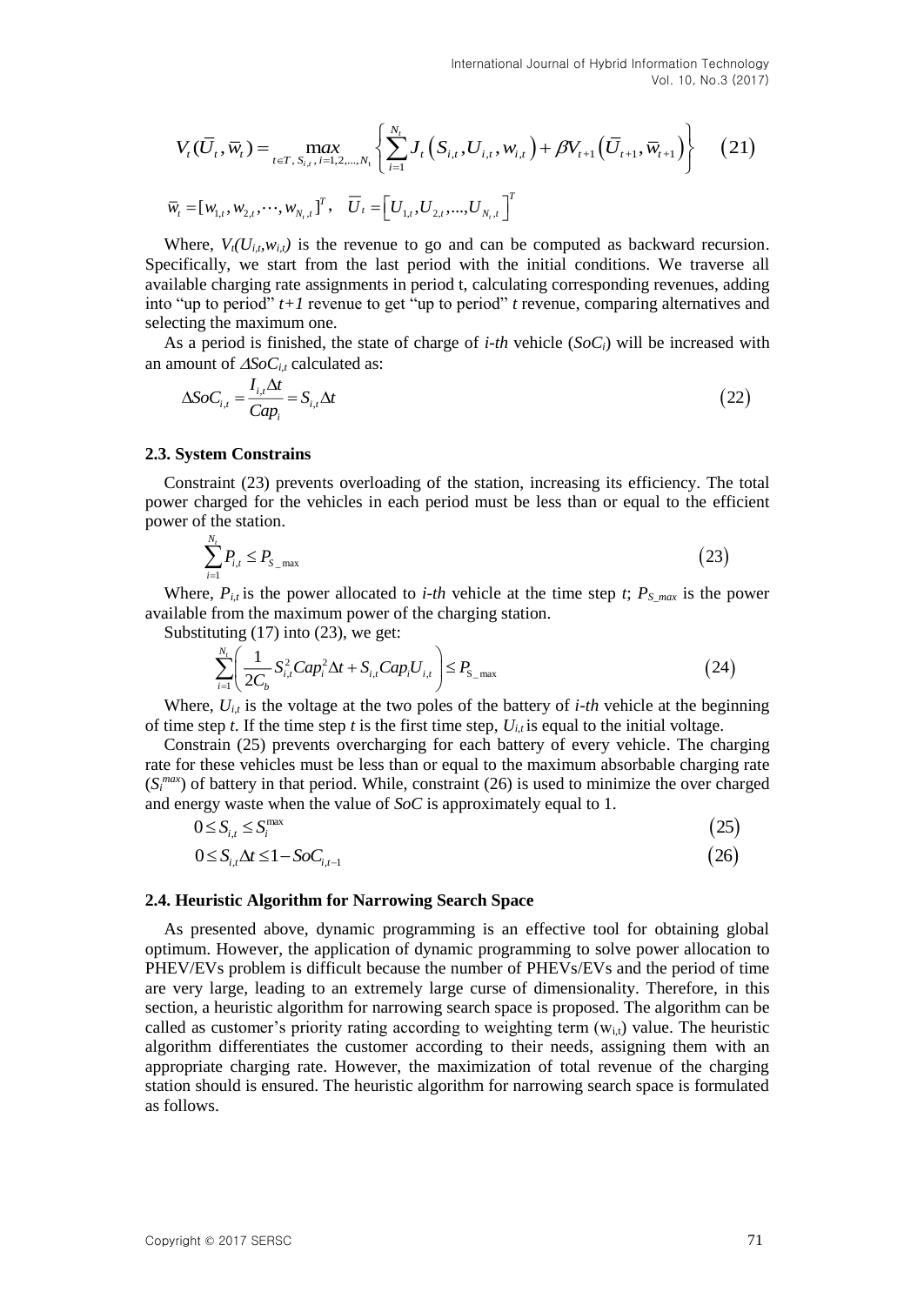*N*

The weighting term of all PHEVs/EVs at each time step are sorted. Meanwhile, the number of PHEVs/EVs with high priority at the each time step to be charged is computed using (27) and (28):

$$
N_{ch,t} = \frac{P_{S_{max}}}{P_{i,t}} + n_0
$$
 (27)

Where;  $P_{i,t}^{max}$  is calculated by (17). Where,  $S_{i,t}^{max}$ ;  $N_{ch,t}$  is the total number of vehicles to be charged at time step t;  $n_0$  is a binary variable.  $\epsilon$ 

$$
n_0 = \begin{cases} 0 & \sum_{i}^{N_{ch,l}} P_{i,t}^{\max} = P_{S_{\max}} \\ 1 & \sum_{i}^{N_{ch,l}} P_{i,t}^{\max} \neq P_{S_{\max}} \end{cases}
$$
(28)

We consider there exists a larger total revenue of the charging station when transferring an amount capacity ΔP from *l-th* vehicle with largest weighting term to *k-th* vehicle with less weighting at time step t  $(l=[1,2,\ldots,N_{ch,t}]; k=[N_{ch,t}+1, N_{ch,t}+2,\ldots,N_t])$ . And at the time step *t + n* (n=[1, 2, 3,…, T-t]), the *l-th* vehicles will receive an amount of capacity *ΔP* and *k-th* vehicle. This case exists if and only if the condition (29) is satisfied.

$$
\sum_{i=1}^{T} \mathbf{J}_i < \sum_{i=1}^{T} \bar{\mathbf{J}}_i \tag{29}
$$
\n
$$
\sum_{i=1}^{T} \mathbf{J}_i \qquad \sum_{i=1}^{T} \bar{\mathbf{J}}_i
$$

Where: <sup>1</sup> and  $\sum_{i=1}^{T} \overline{J}_i$ is total revenue of charging station before and after transferring an amount capacity *∆P*.

Where,

$$
\sum_{1}^{T} \mathbf{J}_{t} = \sum_{1}^{N_{1}} \mathbf{J}_{1} + \sum_{1}^{N_{2}} \mathbf{J}_{2} + \dots + \sum_{1}^{N_{t}} \mathbf{J}_{t} + \sum_{1}^{N_{t+1}} \mathbf{J}_{t+1} + \dots + \sum_{1}^{N_{t+n}} \mathbf{J}_{t+n} + \dots + \sum_{1}^{N_{T}} \mathbf{J}_{T}
$$
\n(30)\n
$$
\sum_{1}^{T} \mathbf{J}_{t} = \sum_{1}^{N_{1}} \mathbf{J}_{1} + \sum_{1}^{N_{2}} \mathbf{J}_{2} + \dots + \sum_{1}^{N_{t}} \mathbf{J}_{t} + \sum_{1}^{N_{t+1}} \mathbf{J}_{t+1} + \dots + \sum_{1}^{N_{t+n}} \mathbf{J}_{t+n} + \dots + \sum_{1}^{N_{T}} \mathbf{J}_{T}
$$
\n(31)

Where,  $N_1, N_2, N_3, \ldots, N_T$  are the number of the vehicles at the time step 1 to the time step T.

$$
\sum_{i=1}^{N_t} \overline{\mathbf{J}}_t \text{ and } \sum_{i=1}^{N_{t+n}} \overline{\mathbf{J}}_{t+n}
$$

The formulas (30) and (31) show that only 1 1 are changed, while the others remain unchanged.

The (4-29) exists if and only if the following condition is satisfied:

$$
\sum_{1}^{N_{t}} J_{t} + \sum_{1}^{N_{t+n}} J_{t+n} < \sum_{1}^{N_{t}} \bar{J}_{t} + \sum_{1}^{N_{t+n}} \bar{J}_{t+n}
$$
(32)

Where,

$$
\sum_{1}^{N_t} J_t = J_{1,t} + J_{2,t} + \dots + J_{k,t} + J_{l,t} + \dots + J_{N_t,t}
$$
\n(33)

$$
\sum_{1}^{N_{\text{ten}}} \mathbf{J}_{t} = \mathbf{J}_{1,t+n} + \mathbf{J}_{2,t+n} + \dots + \mathbf{J}_{k,t+n} + \mathbf{J}_{l,t+n} + \dots + \mathbf{J}_{N_{t},t+n}
$$
(34)

$$
\sum_{1}^{N_{t}} \bar{J}_{t} = \bar{J}_{1,t} + \bar{J}_{2,t} + \dots + \bar{J}_{k,t} + \bar{J}_{l,t} + \dots + \bar{J}_{N_{t},t}
$$
\n(35)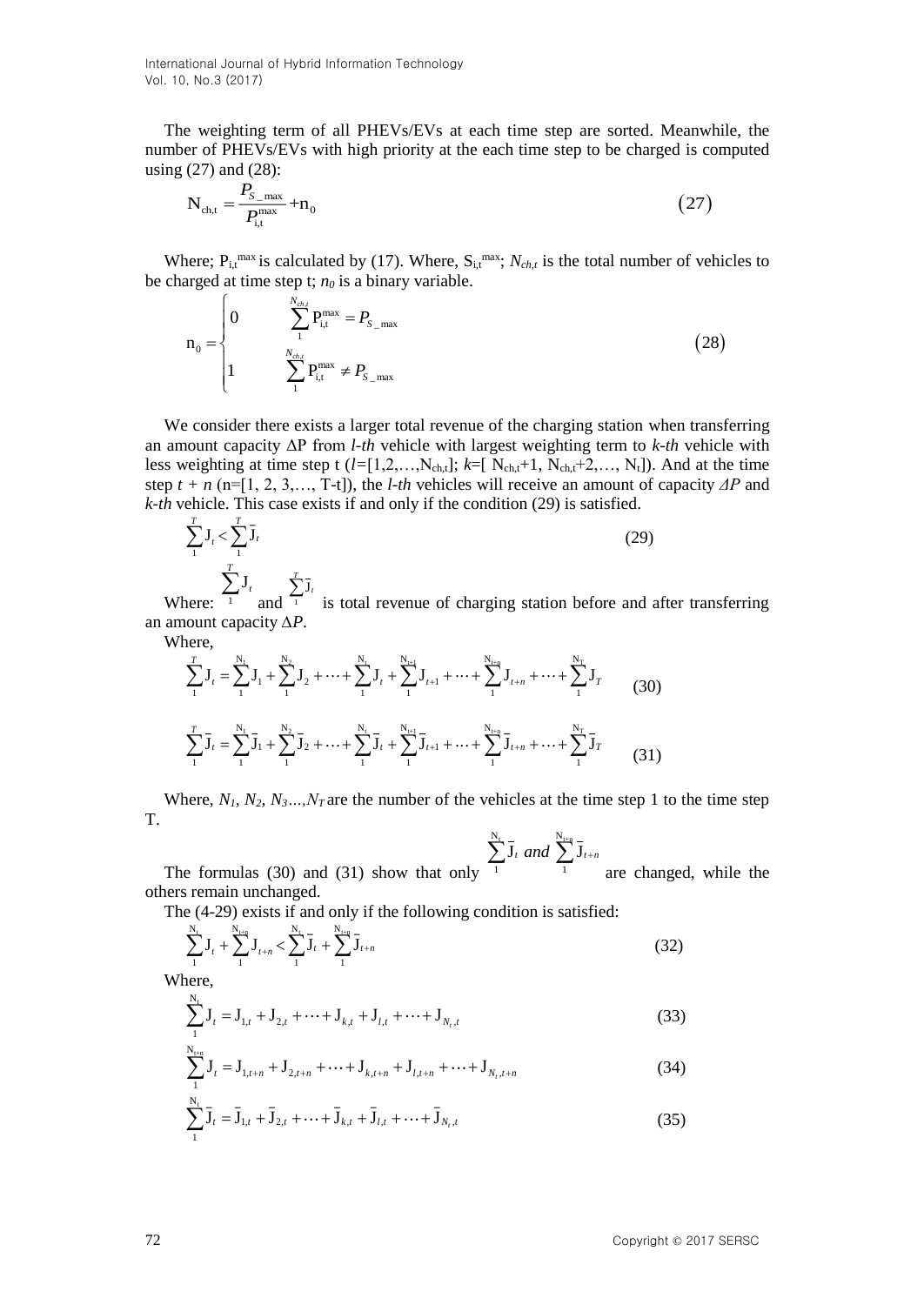$$
\sum_{1}^{N_{\text{ten}}} \bar{J}_t = \bar{J}_{1,t+n} + \bar{J}_{2,t+n} + \dots + \bar{J}_{k,t+n} + \bar{J}_{l,t+n} + \dots + \bar{J}_{N_t,t+n}
$$
(36)

It can be seen from (33) to (36) that only  $J_{k,t+n} + J_{l,t+n}$  is changed, the others are not changed.

The (32) exists if and only if the following condition is satisfied.

$$
\mathbf{J}_{k,t} + \mathbf{J}_{l,t} + \mathbf{J}_{k,t+n} + \mathbf{J}_{l,t+n} < \bar{\mathbf{J}}_{k,t} + \bar{\mathbf{J}}_{l,t} + \bar{\mathbf{J}}_{k,t+n} + \bar{\mathbf{J}}_{l,t+n} \tag{37}
$$

Where,

$$
\begin{cases}\n\mathbf{J}_{k,t} = w_{k,t} \mathbf{P}_{k,t} C_{\text{cost}} \\
\mathbf{J}_{l,t} = w_{l,t} (\mathbf{P}_{l,t} + \Delta \mathbf{P}) C_{\text{cost}} \\
\mathbf{J}_{k,t+n} = w_{k,t+n} (\mathbf{P}_{k,t+n} + \Delta \mathbf{P}) C_{\text{cost}} \\
\mathbf{J}_{l,t+n} = w_{l,t+n} \mathbf{P}_{l,t+n} C_{\text{cost}} \\
\overline{\mathbf{J}}_{k,t} = w_{k,t} (\mathbf{P}_{k,t} + \Delta \mathbf{P}) C_{\text{cost}} \\
\overline{\mathbf{J}}_{l,t} = w_{l,t} \mathbf{P}_{l,t} C_{\text{cost}} \\
\overline{\mathbf{J}}_{k,t+n} = w_{k,t+n} \mathbf{P}_{k,t+n} C_{\text{cost}} \\
\overline{\mathbf{J}}_{l,t+n} = w_{l,t+n} (\mathbf{P}_{l,t+n} + \Delta \mathbf{P}) C_{\text{cost}}\n\end{cases}
$$
\n(38)

Where,  $P_{k,t}$ ,  $P_{l,t}$  ( $P_{l,t} = P'_{l,t} + \Delta P$ ) are the amount of capacity that *k-th* vehicle and *l-th* vehicle obtain at the time step t;  $P_{l,t+n}$ ,  $P_{k,t+n}$ ,  $(P_{k,t+n} = P'_{k,t+n} + \Delta P)$  are the amount of capacity that *k-th* vehicle and *l-th* vehicle obtain at the time step *t+n*;

Substituting (38) into (37), we get:

$$
w_{k,t}P_{k,t}C_{\cos t} + w_{l,t}\left(P_{l,t} + \Delta P\right)C_{\cos t} + w_{k,t+n}\left(P_{k,t} + \Delta P\right)C_{\cos t} + w_{l,t+n}P_{l,t+n}C_{\cos t} w_{k,t}\left(P_{k,t} + \Delta P\right)C_{\cos t} + w_{l,t}P_{l,t}C_{\cos t} + w_{k,t+n}P_{k,t}C_{\cos t} + w_{l,t+n}\left(P_{l,t+n} + \Delta P\right)C_{\cos t}
$$
(39)

Implementing some modifications (39), we obtain.

$$
w_{k,t} + w_{l,t+n} > w_{l,t} + w_{k,t+n}
$$
\n(40)

$$
\Leftrightarrow \qquad w_{l,t+n} - w_{k,t+n} > w_{l,t} - w_{k,t} \tag{41}
$$

From the analysis above, we can see that the condition (29) exists only if the constrain (41) is satisfied.

However, we can see the *l-th* vehicle only transfer an amount of capacity *∆P* for *k-th* vehicle if the following constrain (42) is satisfied:

$$
Tr_{l,t} \,^* S_{l,t}^{\text{max}} > 1 - S \text{Soc}_l \tag{42}
$$

Where,  $T_{r,l,t}$  is the remaining charging time of the *l-th* vehicle at the time step t;  $S_l$ <sup>*max*</sup> is the maximum charging rate; *SSoCl* is the initial state of charge of the *l-th* vehicle.

In order to prove that the *l-th* vehicle only transfer an amount capacity *∆P* for *k-th* vehicle if the following constrain (42) is satisfied, we conduct a little test. In this test, we assume that the remaining charging time of *l-th* vehicle is one hour (est. 4 time steps), and the initial state of charge  $SSoC_l$  is equal to 0.3. In addition the *l-th* vehicle has the highest priority corresponding to level charging rate is maximum charging rate  $(S_{i,t}^{max})$ . In this case, if an amount capacity ∆P is transferred from *l-th* vehicle to *k-th* vehicle (ex. ∆P=0.2), after one hour the *l-th* vehicle will obtain an amount capacity as shown inTable 1: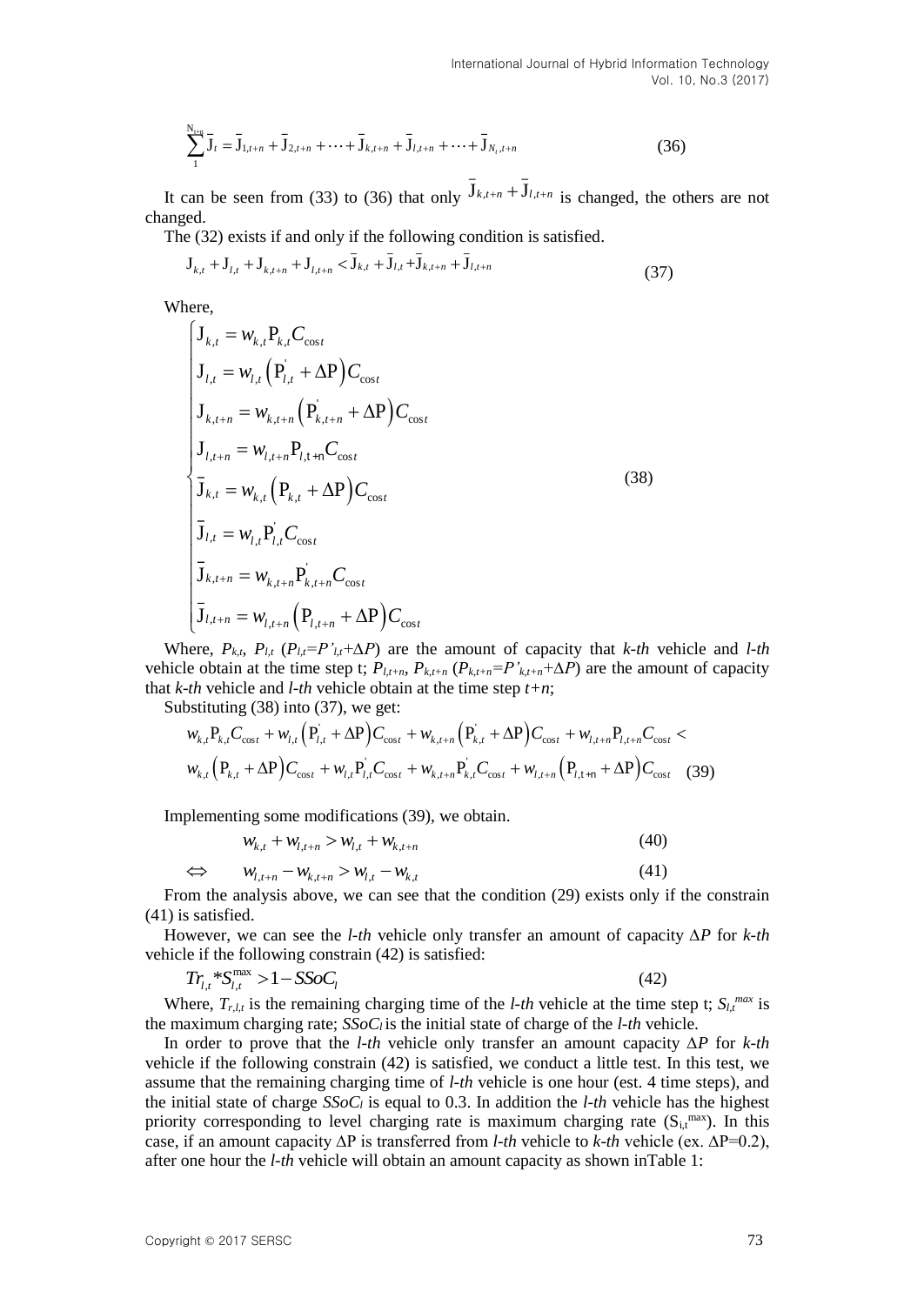| Table 4-1 |  |
|-----------|--|
|-----------|--|

| Time step     | Step 1                                | Step 2                   | Step 3                   | Step 4                   |
|---------------|---------------------------------------|--------------------------|--------------------------|--------------------------|
| Charging rate | $S_{i,t}$ <sup>max</sup> - $\Delta P$ | $S_{i,t}$ <sup>max</sup> | $S_{i,t}$ <sup>max</sup> | $S_{i,t}$ <sup>max</sup> |

From Table 4-1, we can see that in the time steps from 2 to 4, the *l-th* vehicle cannot receive an amount capacity *∆P* because it is charged with the maximum charging rate in these time steps. This implies that constrain (41) and condition (29) do not exist.

Generally, the formula (41) and (42) can be rewritten as:

$$
W_{i,t+n} - W_{j,t+n} > W_{i,t} - W_{j,t} \tag{43}
$$

$$
Tr_{i,t} * S_{i,t}^{\text{max}} > 1 - SSoC_i \tag{44}
$$

Where,  $i=[1, 2, \ldots, N_{ch,t}]$  and  $j=[N_{ch,t}+1, N_{ch,t}+1, \ldots, N_t]$ 

Therefore, transferring an amount of capacity *∆P* from the large-weighting term vehicle to the less-weighting term vehicle happens only if the two constraints (43) and (44) are satisfied.

If the transferring an amount capacity *∆P* do not happens, then the customer with a largest weighting term  $(w_{i,t})$  value will be assigned with a maximum charging rate. And the next vehicles with the largest weighting term will be performed similarly with a charging rate equal to or less than the maximum charging rate until the capacity of charging station equal to 0.

Customers, who stay in the station for more than one period, will be updated with a new weighting term *wi,t* after each time step. In brief, the algorithm includes some steps below.

Step 1: At the beginning of each time step, the value of willing to pay and the remaining charging time of each customer are recorded.

Step 2: The willing to pay, the remaining charging time, and the weighting term  $w_{i,t}$  of all vehicles at each time step are calculated.

Step 3: The customers are sorted into a list according to the priority (weighting term) in a descending order.

Step 4: This step is recursion to generate assignments. If the two constraints (43) and (44) are satisfied, then an amount of capacity ∆P will be transferred from the largestweighting term vehicle to the less-weighting term vehicle. If two constraints (43) and (44) are not satisfied, then the vehicle with largest weighting term will first be assigned with maximum charging rate. And the next largest-weighting term customer will be performed similarly with a charging rate equal to or less than maximum charging rate until the capacity of charging station equal to 0.

Applying this algorithm to our study not only improves the fairness and revenue for the station owner but also reduces the search space, especially for the problem with a large number of charging rate steps and number of priority levels. Applying the dynamic programming heuristic algorithm for narrowing search space to solving optimal power allocation to EV problem is presented in Figure 1.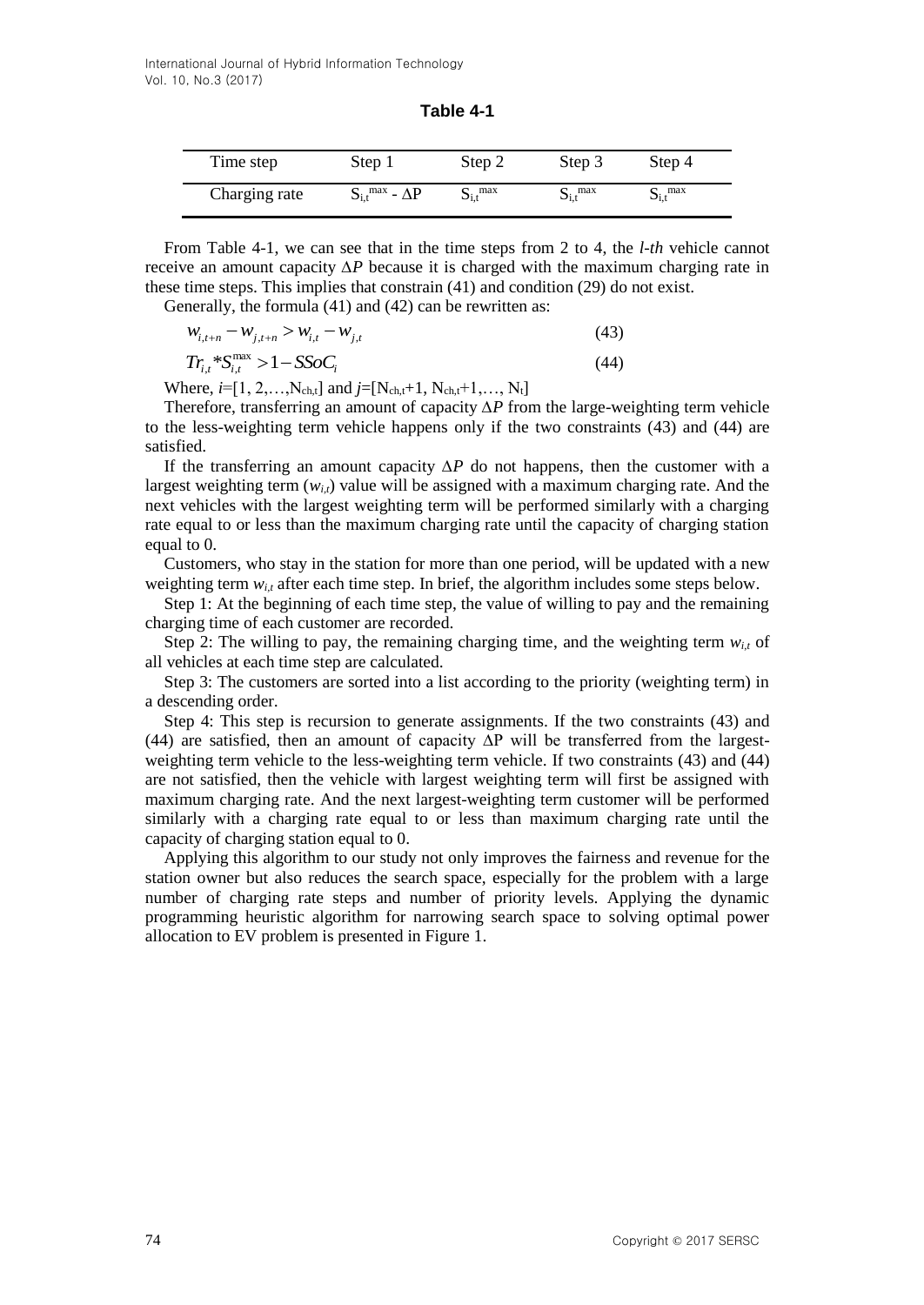

**Figure 1. Flow Chart of the Heuristic Algorithm for Narrowing Search Space**

## **3. Simulation Results and Analysis**

In this section, the authors analyze the simulation results of the dynamic programming heuristic algorithm (DPH), and compare it with other methods such as largest weighting term first (LWF), equally allocation method (EAM), and first come first serve strategy (FCFS).

## **3.1. Largest Weighting Term First Strategy**

In the largest weighting term first strategy (LWF), the total vehicles charged in each time step includes the vehicles left from the previous time steps and just arrived. At each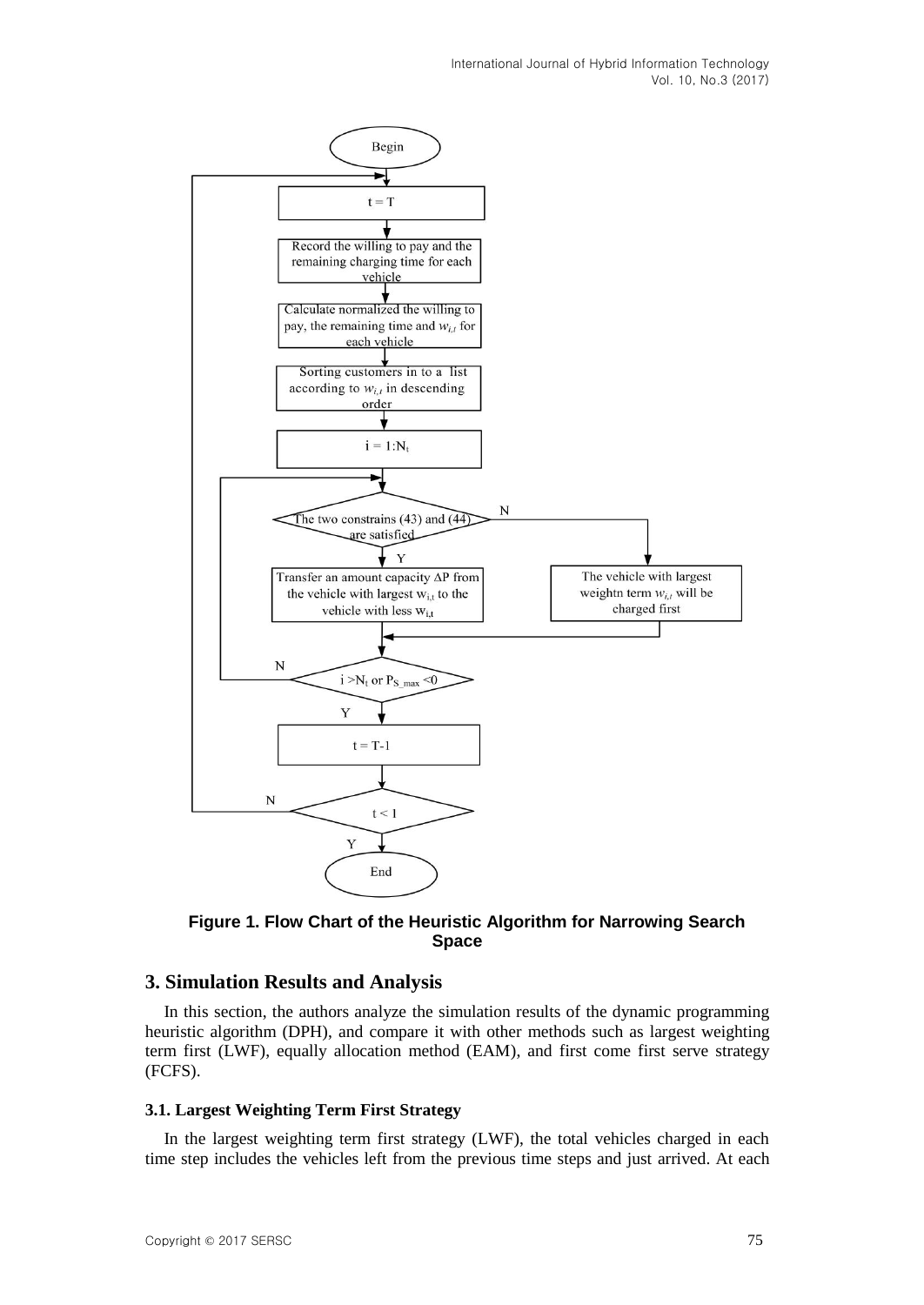time step, the weighting term of all vehicles will be updated and evaluated and the vehicle with largest weighting term  $(w_{i,t})$  will be charged first.

#### **3.2. Equally Allocation Method**

Equally allocation method (EAM), the total capacity of the charging station at each time step will be equally allocated among the vehicles waiting at the station, with the constraint  $P_i(t) \leq P_i^{max}(t)$ . The equal allocation method can be expressed as follows.

$$
P_i(t) = \frac{P_{\text{S-max}}}{N(t)}
$$
  
st.  $P_i(t) \le P_i^{\text{max}}(t)$  (45)

Where  $P_i(t)$  is power allocated to *i-th* vehicle at the time step *t*,  $N(t)$  is the number of the vehicles at the time step t,  $P_i^{max}(t)$  is the maximum power that vehicles are charged at each time step, and  $P_s$  max is the maximum power of charging station

#### **3.3. First Come First Serve Strategy**

In the first come first serve strategy (FCFS), the total vehicles charged in each time step includes the vehicles left from the previous time steps and just arrived. The vehicle comes first will be served first and will only leave when it is fully charged or the customer requiring time is out (remaining charging time equal to zero). The number of total vehicles charged in each time step is the division of total power of station and the maximum power  $(P_i^{max})$  that can be absorbed by a specific vehicle plus the binary variable  $n_0$  ( $n_0$  is 1 as the remainder of the division is nonzero and  $n_0$  is 0 as the as the remainder of the division is zero). The FCFS strategy is demonstrated in the following formulas:

$$
N_{ch}(t) = \frac{P_{s-max}}{P_i^{max}(t)} + n_0
$$
\n(46)

$$
n_0 = \begin{cases} 0 & \sum P_i^{\max}(t) = P_{s-\max} \\ 1 & \sum P_i^{\max}(t) < P_{s-\max} \end{cases}
$$
(47)

Where,  $N_{ch}(t)$  is the total number of vehicles to be charged at time step t, and  $n_0$  is a binary variable.

#### **3.4. Data and Results Analysis**

Due to lack of real market data, some of the parameters are estimated or simulated according to published work and public data [6-8]. Battery chargers fall into three categories based on voltage and power level. Level 2 is typically described as the primary or standard method for both private and public charging, and specifies a single-phase branch circuit with typical voltage of 240 VAC. In this paper, all the battery chargers are assumed to be Level 2 and the maximum PHEV charging rate limit is  $S_{i,t}^{max} = 0.5Cap_i$ . The station capacity in the test is  $P_{S,max} = 187$ kW.

In this study, the number of vehicles *m<sup>t</sup>* arriving to station at each time step to request charging service is stochastic. In such a case, the arrival times are assumed to follow Poisson distribution with the mean parameter lambda  $\lambda$  and the probability mass function of  $m_t$  is given by:<br>  $f = (m_t | \lambda) = \frac{\lambda^{m_t} e^{-\lambda}}{m}$  (48) of  $m_t$  is given by:<br> $f = (m_t)$ 

by:  
\n
$$
f = (m_t | \lambda) = \frac{\lambda^{m_t} e^{-\lambda}}{m_t!}
$$
\n(48)

Where,  $m_t$  is the number of PHEVs arriving to the charging station each time step; e is Euler's number ( $e = 2.71828...$ ).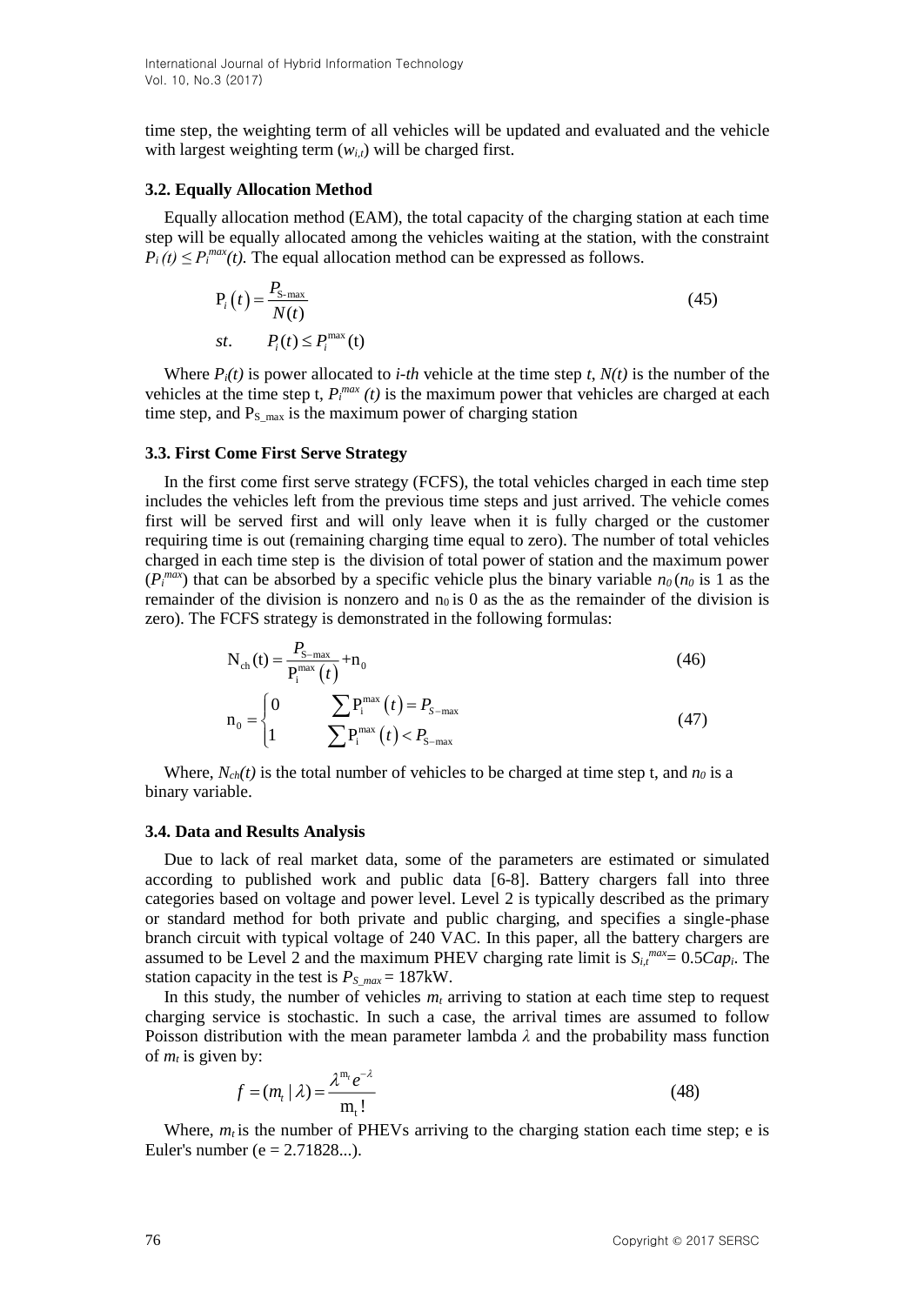Moreover, the initial *SoC* of vehicles are assumed to follow log-normal distribution with mean  $\mu$  and standard deviation  $\sigma$ . Therefore, the probability of initial *SoC* can be computed as (47).

$$
f\left(SoC_i|\mu,\ \sigma\right) = \frac{1}{SoC_i\sqrt{2\pi\sigma^2}}e^{-\frac{\left(\ln SoC_i-\mu\right)^2}{2\sigma^2}}
$$
(49)

In this test, we considered 96 time steps corresponding to 24 hours; the sample time was set for each time step is 15 minutes. The remaining charge time of the vehicle arriving to station at each time step was defined as a continuous random number between 1 and 8 hours. The price that the customer was willing to pay for electricity was defined as a continuous random number between \$1 and 1.5\$. The battery capacity was assumed to be identical for all vehicles. Weighting term  $w_i(t)$  was the summation of three terms normalized attributes, and followed the relation:

 $w_{i,t} = 1 + \alpha_1 t_{i,t} + \alpha_2 d_{i,t}$ 

Where,  $\alpha_l$ ,  $\alpha_2$ , are the coefficient factors and used to evaluate the importance of each attribute of the weighting term. Their values depend on station characteristics, demand type, etc. In this paper, we assumes that  $\alpha_1 = 0.2$ ;  $\alpha_2 = 0.8$ ;

#### **3.4.1. Cumulative Revenue**

Figure 2 shows that the cumulative revenue of the DPH and the LWF methods at each time step are always greater than that of the other two methods. This is because the allocation power strategy to PHEVs/EVs of each method is different. In the LWF method, the vehicle with largest weighting term  $(w_i)$  will be prioritized before being charged with maximum charging rate. This means that the total of revenue of the LWF method at the each time step is maximizing, and it is called local optimal power allocation strategy.

In order to maximize the total revenue of the charging station and guarantee that the vehicle with large  $w_{i,t}$  is also obtained maximum capacity when leaving station, in the DPH method, an amount capacity *∆P* is transferred from the vehicle with largest *wi,t* to the vehicle with less  $w_{i,t}$ , if two constrains (43) and (44) are satisfied. If the two constraints are not satisfied, then the vehicle with largest weighting term (*wi,t*) will be charged first with a maximum charging rate.

From the analysis above, we can see that in some time steps the cumulative revenue of the DPH method is less than that of the LWF method. Figure 2 also shows that in the last time step the cumulative revenue of the DPH method is greater than that of the LWF method, which implies that the goal of maximizing revenue over the planning horizon is satisfied. The DPH method is called global optimal strategy.

In the EAM method, all of the vehicles are charged with a similar charging rate according to (45). Thus, the unit price of energy *Ccost* is identical at the each time step for all vehicles. In addition, for the vehicles with *SoC* approximately equal to 1, the equally allocation power strategy can cause capacity waste. Especial, the FCFS with power allocation strategy according to (46) can cause more capacity waste than the EAM method. Figure 2 shows that the total revenue of the FCFS is always less than the total revenue of the other method.

Table 2 shows the total revenue of the charging station in 24 hours of the each method. It indicates that DPH method can increase the total revenue of the charging station up 2% as compared to the LFW method, increasing 11.4% as compared to the EAM method, and increasing 21.4% compared to the FCFS method.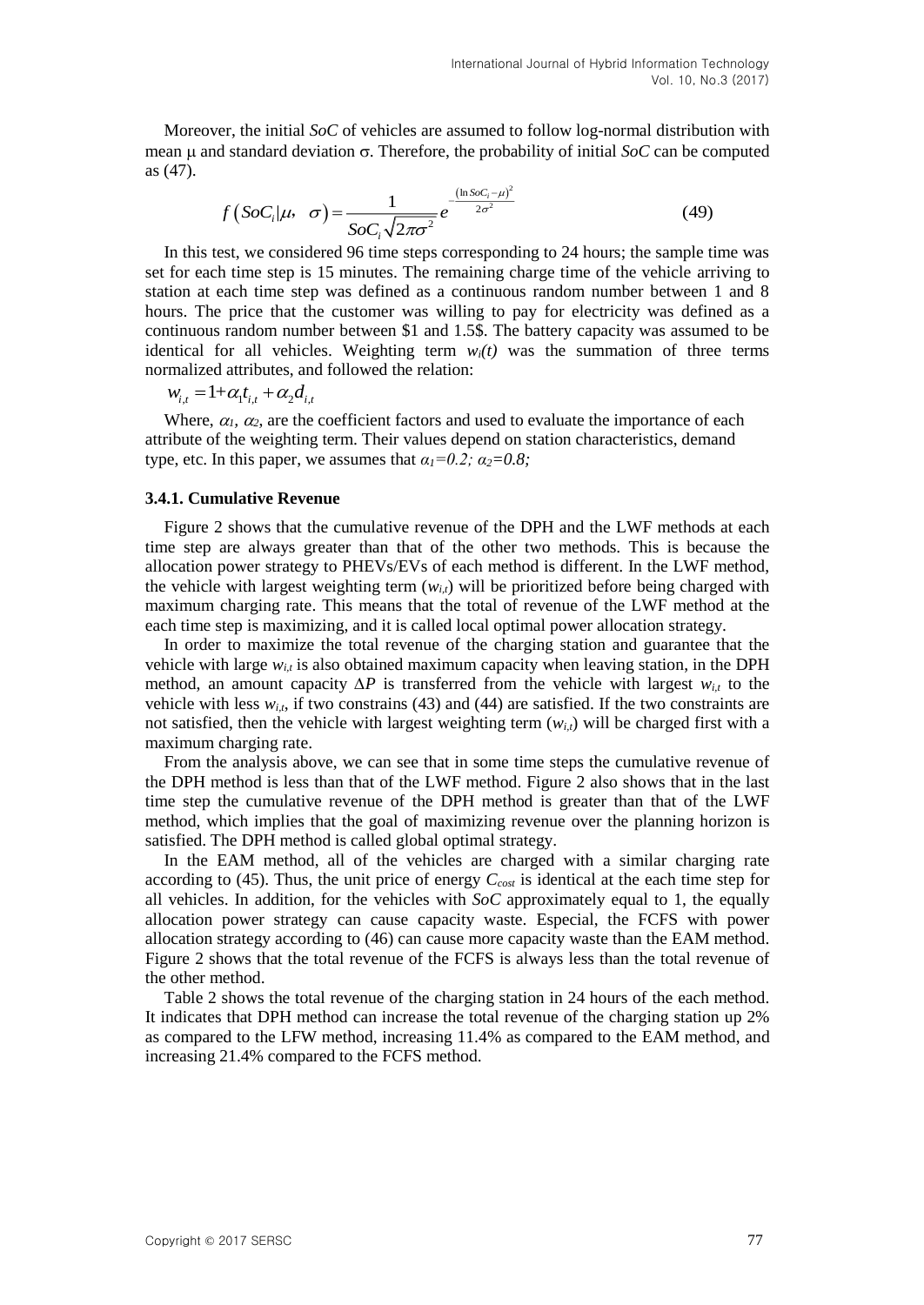

**Table 2. Cumulative Revenue at the 96th Time Step**



#### **3.4.2. Departure SoC of EVs**

In this section, we consider 413 vehicles out of the total 500 vehicles in the charging station that ran out of time in the charging station. Then, we compare the SoC of the vehicles of the power allocation method obtained during the charging time at the charging station. Figure 3 shows that the initial SoC of the vehicles are generated randomly according to log-normal distribution. Meanwhile, figures 4 (a), (b), (c) and (d) illustrate the departure SoC of the vehicles when leaving the station when using different power allocation methods.

Figure 4 shows that the departure SoC of the all vehicles in the DPH method and the LWF method are greater than or equal to 0.7. This means that a large number of vehicles are fully charged (357 over 413 vehicles leave the station). Meanwhile, in the EAM method, the number of vehicles with the departure SoC of greater than or equal to 0.7 is 365 vehicles out of 413 vehicles leaving the charging station. In the FCFS method the number vehicles with the departure SoC greater than or equal to 0.7 are 343 out of 413 vehicles leaving the charging station. Besides, we can see in the FCFS method and the EAM methods, there is a large number of vehicles with SoC smaller than 0.5. Even in the FCFS method, the number of vehicles with SoC smaller than 0.4 are not small. This indicates that those vehicles are not allocated power or allocated with a small amount power during charging time at the station.

The difference in *SoC* obtained in the four methods could be explained as follows. In EAM method, in each time period, the total power of the station is distributed equally to the vehicles in the station as long as  $S_{i,t} < S_{i,t}^{max}(P_i(t) \leq P_i^{max}(t))$ . The more the number of vehicle in the station, the less the power is distributed for each vehicle in a period of time.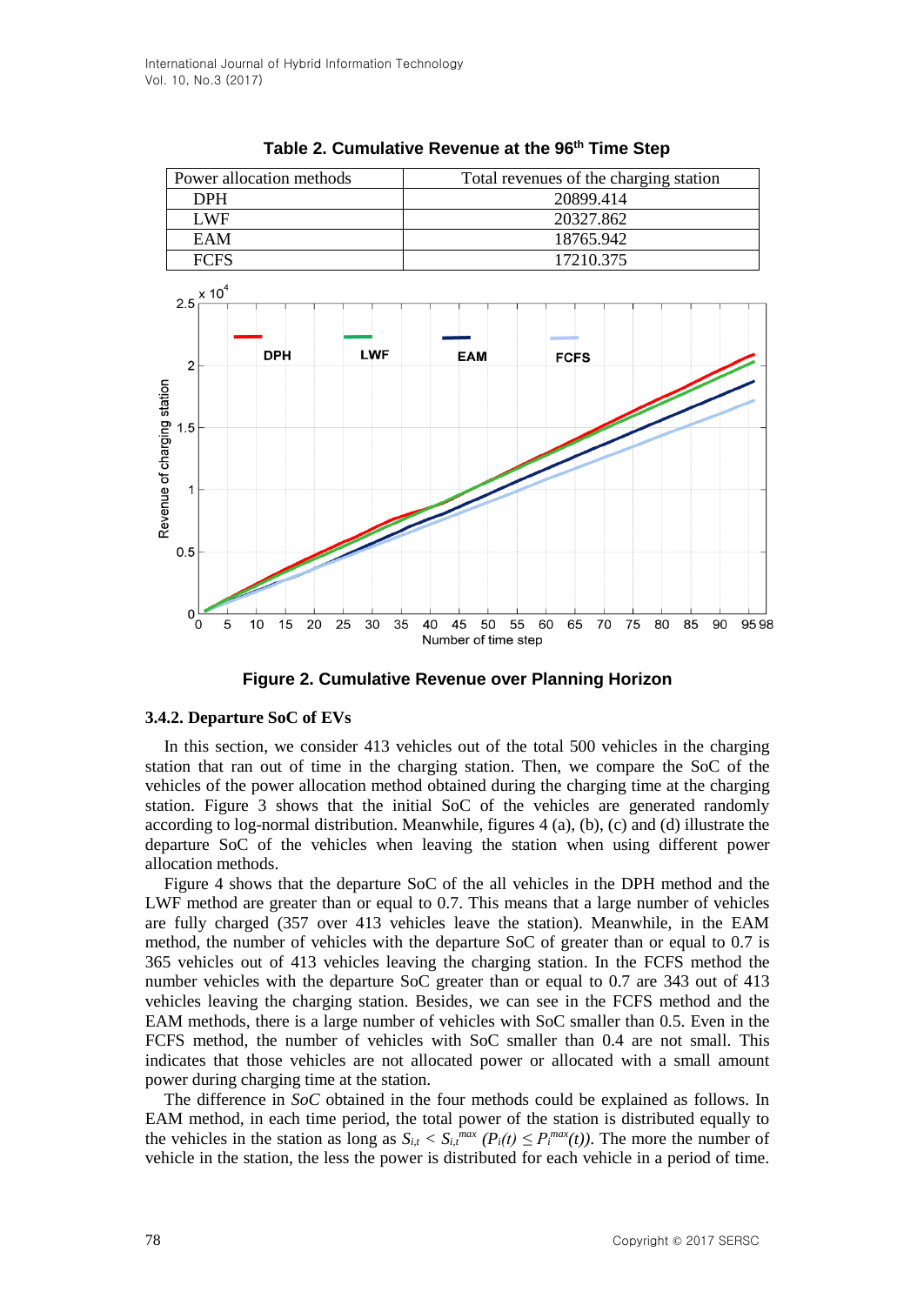Thus, the vehicles staying for a long time in the station could be charged fully  $(SoC = I)$ and the ones staying for a shot time are distributed a small amount of power and could only be partially charged. At the mean time, in FCFS method, a vehicle that comes first is charged first with a highest charging rate  $S_{i,t}^{max}(P_i(t)) = P_i^{max}(t)$  until it is fully charged. This results into a severe charging problem for the vehicle that comes later and gets a short charging time since it can only be charged when the vehicle that came before is fully charged. In other word, a vehicle with a short charging time is distributed a very small amount of power, even when it leaves, it is not charged as shown in Figure 4 (c).

In the DPH method and the LWF method, each vehicle is assigned with a weighting term  $w_{i,t}$ , which depends on the parameters such as remaining charging time  $Tr_{i,t}$  and especially cost willing to pay  $D_{i,t}$ . In the DPH method and the LWF method, according to the value of weighting term  $w_{i,t}$ , at the each time step, the vehicle with largest  $w_{i,t}$  will be charged first. In addition, to maximize the total revenue of charging station and the vehicle with largest  $w_{i,t}$  is obtained maximum capacity level as leaving the station. An amount capacity  $\Delta P$  is transferred from the vehicle with a largest  $w_{i,t}$  to the vehicle with less  $w_{i,t}$ based on two constraints (43) and (44). The value of the remaining charging time  $Tr_{i,t}$  is changed at each period time, leading to the change of the weighting term of each vehicle. Hence, most of the vehicles are charged with a reasonable amount of power after leaving the station.



**Figure 3. Initial SoC for 500 EVs Case**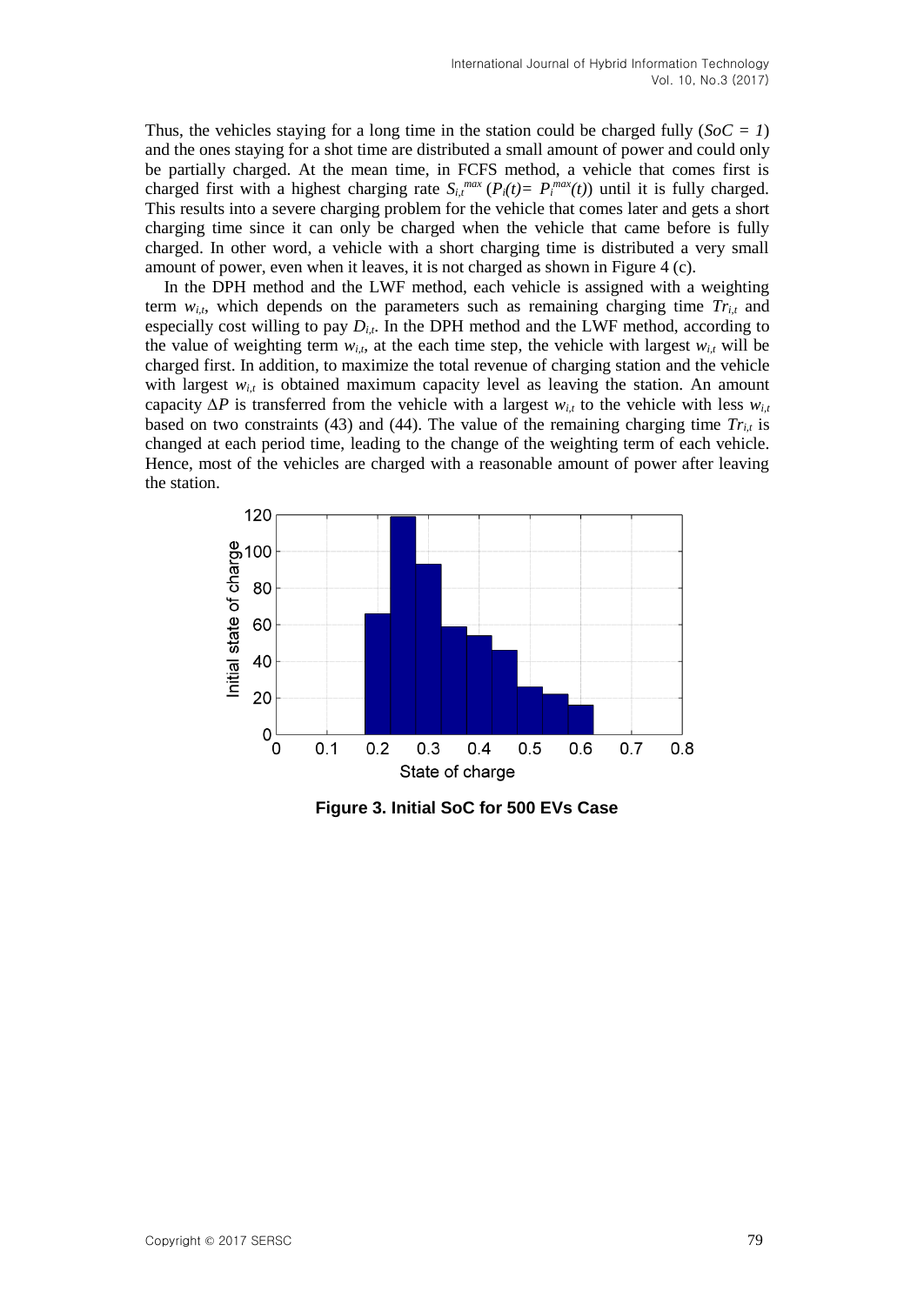

**Figure 4. Departure SoC of 413 EVs for 500 EVs case; (a) Departure SoC of DPH method; (b) Departure SoC of LWF method; (c) Departure SoC of FCFS method; (d) Departure SoC of EAM method**

#### **3.4.3. Analysis Satisfying Customer Demand**

There are some different properties of the power allocation system in the charging station as compared to the practical serving one. For example, there are a number of customers who want to leave the station for a long time (8 hours at work) and there are some who want to charge quickly and willing to pay more for the priority. Hence, a suitable and flexible charging strategy is necessary to satisfy all the customers.

In order to assess the ability to satisfy the demand of customer, we consider 15 vehicles from the  $70<sup>th</sup>$  vehicle to the  $84<sup>th</sup>$  vehicle via the parameters such as: the initial state of charge (*SSoC*), the initial remaining charging time  $Tr_{i,t}$  and the departure *SoC*. Figure 5 shows that most of the vehicles with a long charging time are fully charged when leaving the charging station, specifically the vehicles  $73<sup>th</sup>$ ,  $75<sup>th</sup>$ ,  $81<sup>th</sup>$  and  $83<sup>th</sup>$ . This means that the power allocation methods satisfied the customer's demand. But for the vehicles with a short remaining charging time, for example the vehicles with the remaining charging time only two hours or one hour, as can be seen in the EAM method and the LWF method, the departure *SoC* of these vehicles are very small, some departure SoC of the vehicles are equal to initial state of charge (*SSoC*), meaning that those vehicles are only allocated a small amount capacity or even not allocated at all. Meanwhile, in the DPH method and the LWF method, the vehicles with remaining charging time equal to two hours are fully charged, while the vehicles with remaining charging time equal to one hour are also obtained departure *SoC* greater than 0.7 (SoC> 0.7). Thereby, we can confirm that the DPH method and the LWF method satisfy customer demand.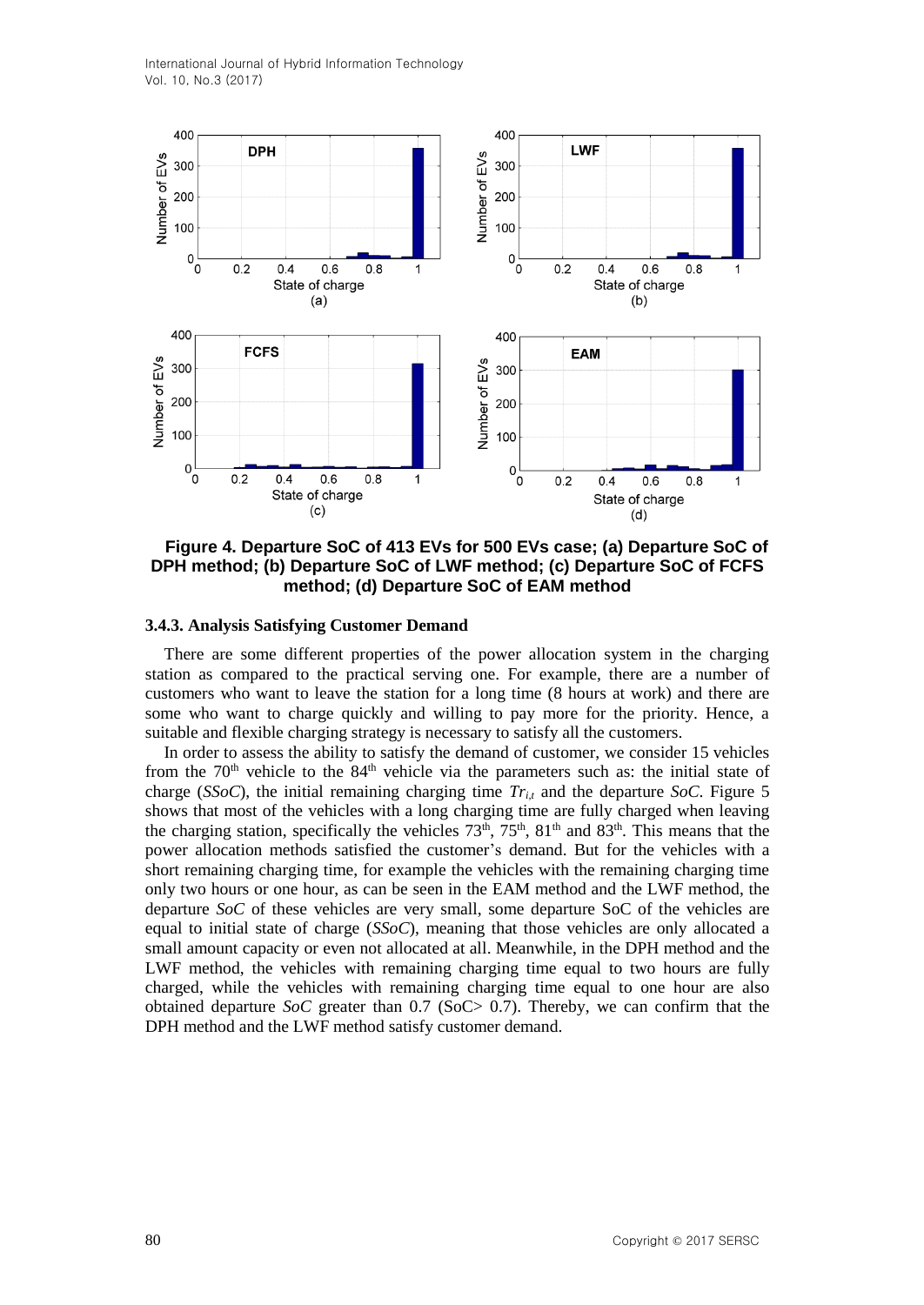

**Figure 5. Comparison of the Satisfaction of Customer Demand Charging Methods**

## **4. Conclusion**

In this paper, a multi-period dynamic optimization model for charging service station operation for maximizing the total revenue over the planning horizon was proposed. By using the dynamic programming heuristic algorithm, this study basically solved the optimal power allocation to PHEVs/EVs problem for the charging station. The mathematical model for dynamic programming was built successfully. A heuristic algorithm for narrowing search space was proposed to solve the problem of large curse of dimensionality; this is beneficial as the dynamic programming is applied for a problem with a large number of PHEVs/EVs and period of time. The simulation results showed that the optimal power allocation to PHEVs/EVs with the DPH algorithm could solve the optimality between the revenue of the charging station and the departure *SoC*. Furthermore, the analysis in section 3 showed that the DPH algorithm can ensure a reasonable level of battery power attained for the vehicles with a short charging time, even in the event of an early departure.

## **Acknowledgements**

The research presented in this paper is supported in part by the National Natural Science Foundation of China (61221063, U1301254, 61473218, 61304212).

## **References**

- [1] D. Lemoine, D. Kammen, and A. Farrell, "An innovation and policy agenda for commercially competitive plug-in hybrid electric vehicles", Environmental Research Letters, vol. 3, no.1, **(2008),**  pp.014003.
- [2] M. Duvall and E. Knipping, "Environmental Assessment of Plug-In Hybrid Electric Vehicles", EPRI **(2007).** Available at:

http://mydocs.epri.com/docs/CorporateDocuments/SectorPages/Portfolio/PDM/PHEV-ExecSum-vol1.pdf .